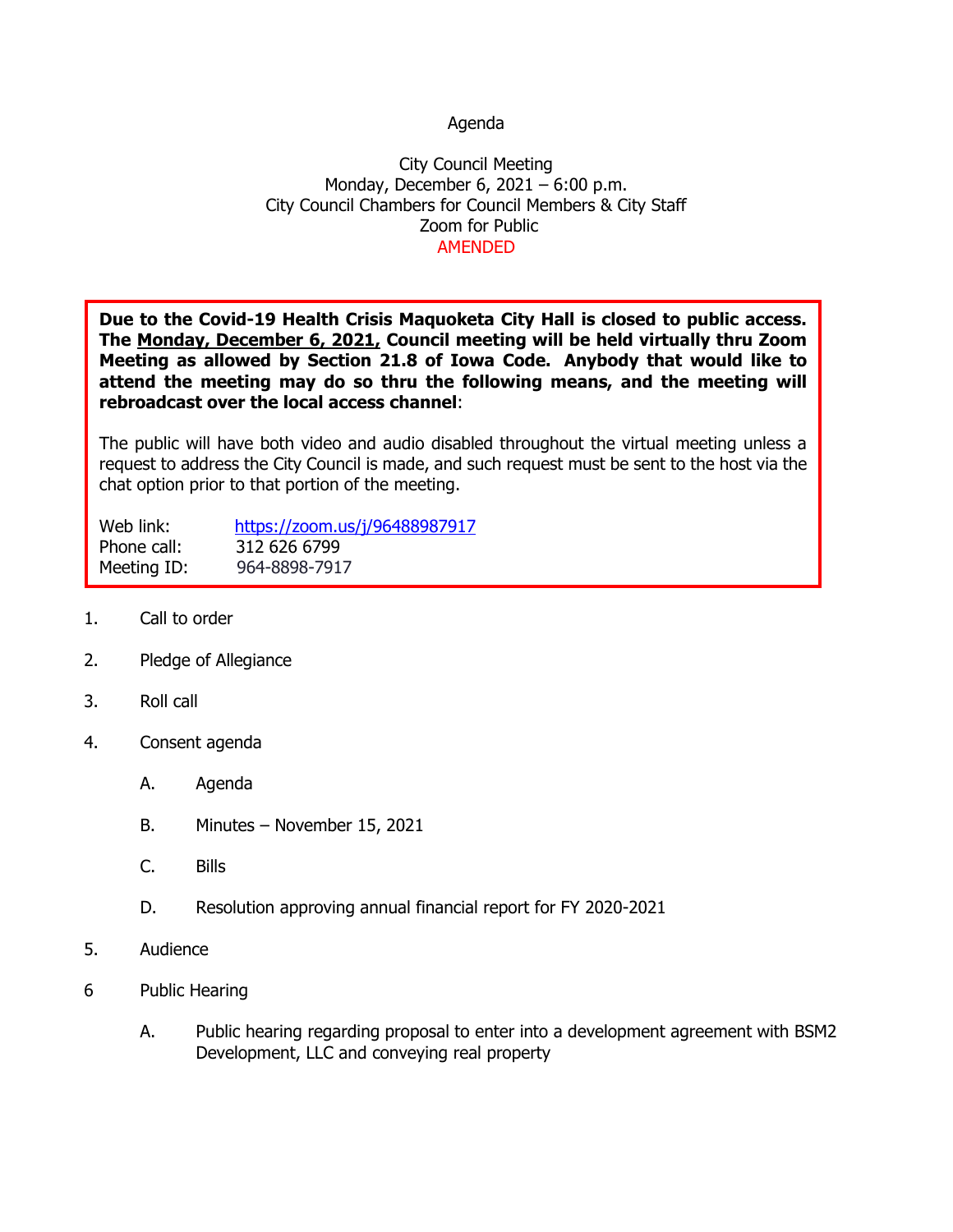## 7. Old Business

- A. An Ordinance repealing ordinance no. 1172 providing for the division of taxes levied on taxable property in the Western Avenue Residential Urban Renewal Area, in the City of Maquoketa, Iowa, pursuant to section 302.19 of the Code of Iowa – First reading
- B. An Ordinance providing that general property taxes levied and collection each year on certain property located within the Western Avenue Residential Urban Renewal Area, in the City of Maquoketa, County of Jackson, State of Iowa, by and for the benefit of the State of Iowa, City of Maquoketa, County of Jackson, Maquoketa Community School District, and other taxing districts, be paid to a special fund for payment of principal and interest on loans, monies advanced to and indebtedness, including bonds issued or to be issued, incurred by the City in connection with the Western Avenue Residential Urban Renewal Area (2021 Parcels) – First reading

## 8. New Business

- A. Resolution making final determination on potential sale of interest in real property and approving and authorizing execution of a development agreement by and between the City of Maquoketa and BSM2 Development, LLC
- B. Resolution setting December 20, 2021 for a public hearing regarding the sale of property at 901 W Summit
- C. Resolution approving calendar year 2022 budget for Maquoketa Municipal Electric Utility
- D. Discussion and possible motion to approve payment in the amount of \$30,209.40 to TNT Tuckpointing for the Library Repointing Project
- E. Discussion and possible motion to approve payment in the amount of \$19,823.60 to TNT Tuckpointing for the Library Repointing Project
- F. An ordinance repealing Title V land use regulations, Chapter 2 flood hazard areas in its entirety and adopting a new Title V land use regulations, Chapter 2 flood hazard areas of the Maquoketa City Code of Ordinances – first reading
- G. Discussion and possible motion to approve partial payment #10 in the amount of \$51,239 to Sheets General Construction for the Maquoketa Art Experience Project
- H. Discussion and possible motion to approve payment in the amount of \$92,196 to Origin Design for the Platt Street Project
- I. Discussion and possible motion to authorize signature of purchase agreement for sale of real property
- 9. Committee Reports